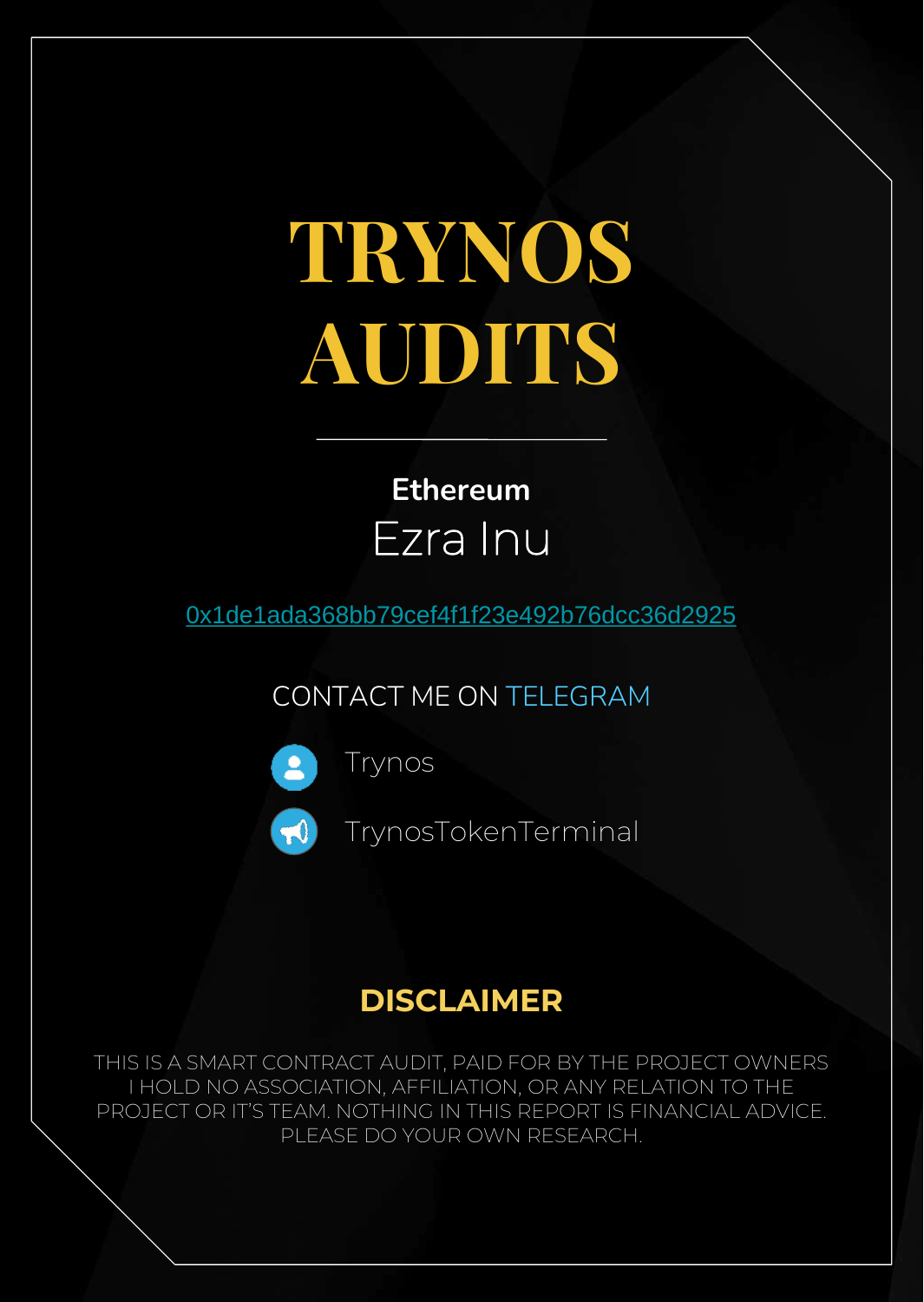### **Project Description**

Standard RFI fork with some modifications. There seems to be commented out old code from a previous fork that modified Safemoon, but nothing drastically different or prominently active. As all RFI forks, there is a tax that reflects tokens back to each current holder.

#### **Developer's Submitted Description**

Built on the Ethereum Chain, \$ERZA is an ERC20 token with numbers of impressive features. Firstly, there is a Black Hole design that exponentially cuts the total supply in circulation by massive amounts. Secondly, \$ERZA combines this with an innovative Auto-Liquidity feature that increases liquidity of the token rapidly. And finally, \$ERZA holders will receive more \$ERZA tokens just by simply holding the token in their wallet.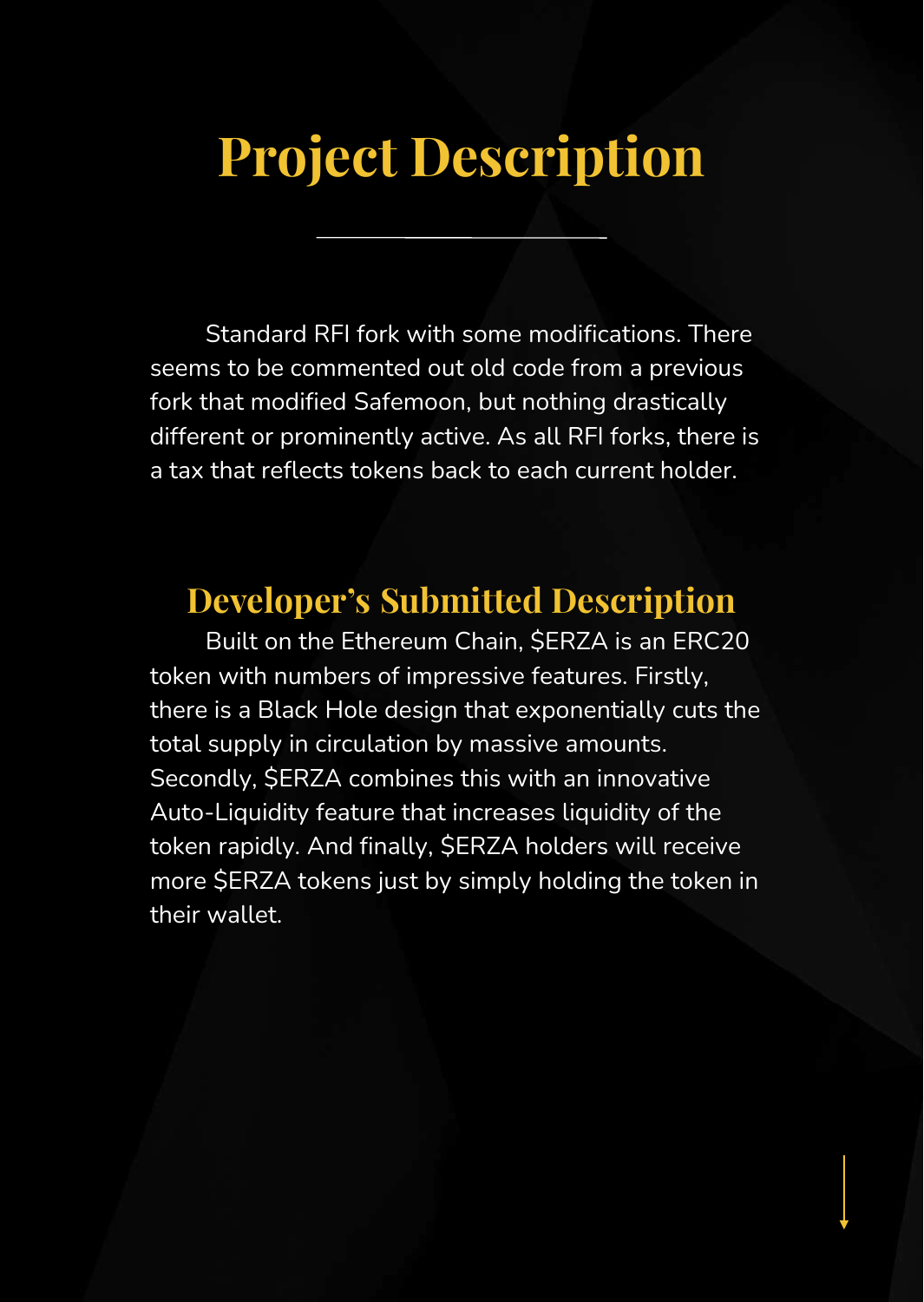# **Project Information**

#### **Name**

Ezra Inu

#### **Launch Type**

Fair Launch, Uniswap Platform

**Telegram** [https://t.me/erza\\_inu](https://t.me/erza_inu)

#### **Website** <https://erzainu.io/>

#### **Taxes**

**6%** Marketing/Development **3%** Auto-Liquidity **1%** Reflection

### **Token Distribution**

**15.75%** Presale **34.25%** Liquidity **50%** Burn

Effective values due to burn: **31.5%** Presale **68.5%** Liquidity

#### **Launch Date Uniswap:**

11th October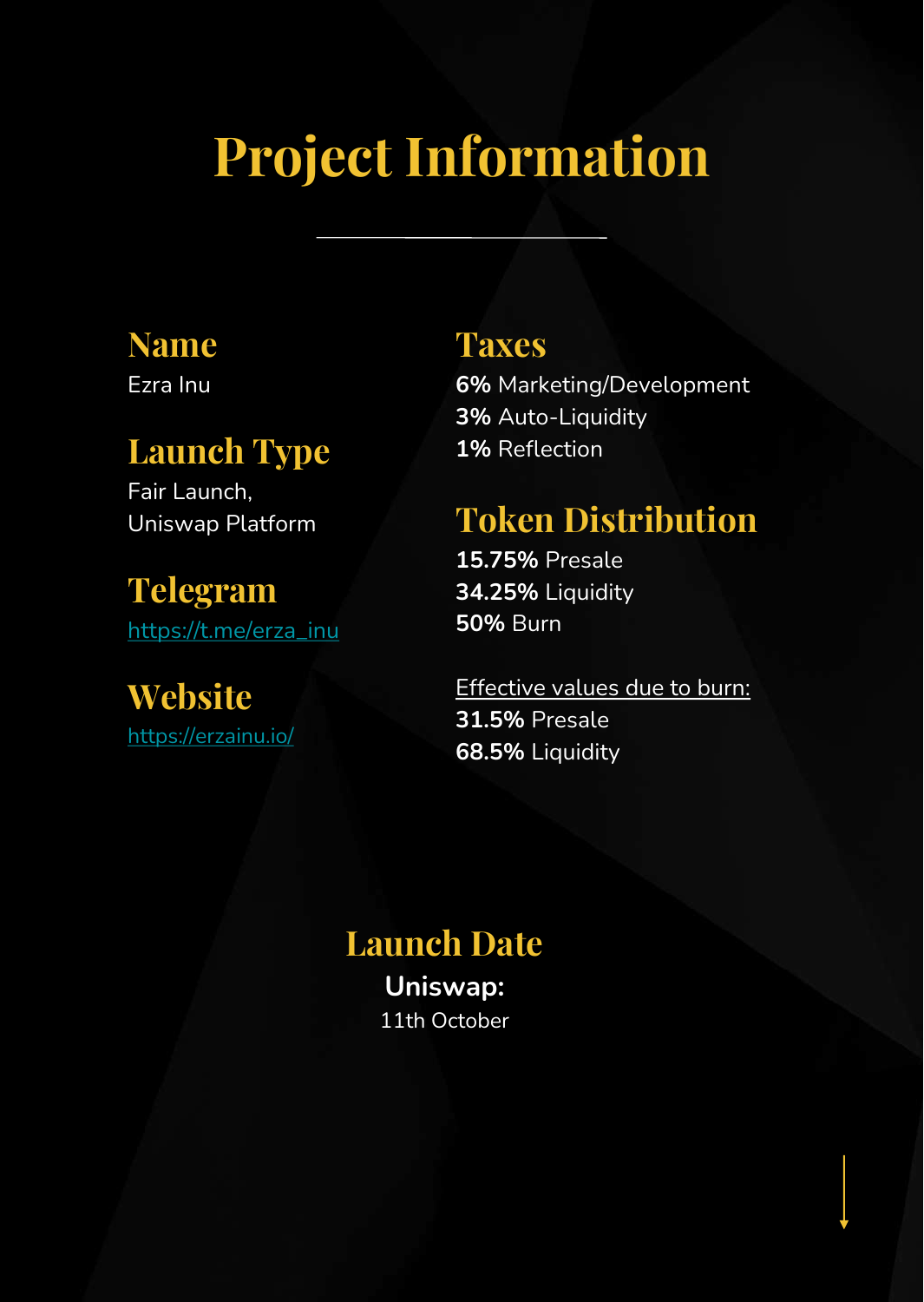# **Security Quick Report**

### **Contract Analyzed [Solidity v. 0.6.12]**

[https://etherscan.io/address/0x1de1ada368bb79cef4f1f23e49](https://etherscan.io/address/0x1de1ada368bb79cef4f1f23e492b76dcc36d2925#code) 2b76dcc36d2925#code

**HIGH – 1 Risk Medium – 2 Risks Low – 5 Risks Minimal – 1 Risk**

**Risk assessment is color-coded for convenience. The risks are as follows, and their respective colors:**

**HIGH** – SEVERE risk. Could either honeypot, rug, somehow scam the user, or prevent the contract from functioning as intended. **Medium** – Could allow the owner to stop trading while being able to trade himself, make the user lose money, or something similar. **Low** – Risks that could allow the owner to somehow have an edge, allow users he choose to have an edge, or the ability to manipulate the contract, prices, or something similar. **Minimal** - Risks that are not potentially investment-threatening, but needs be mentioned anyway.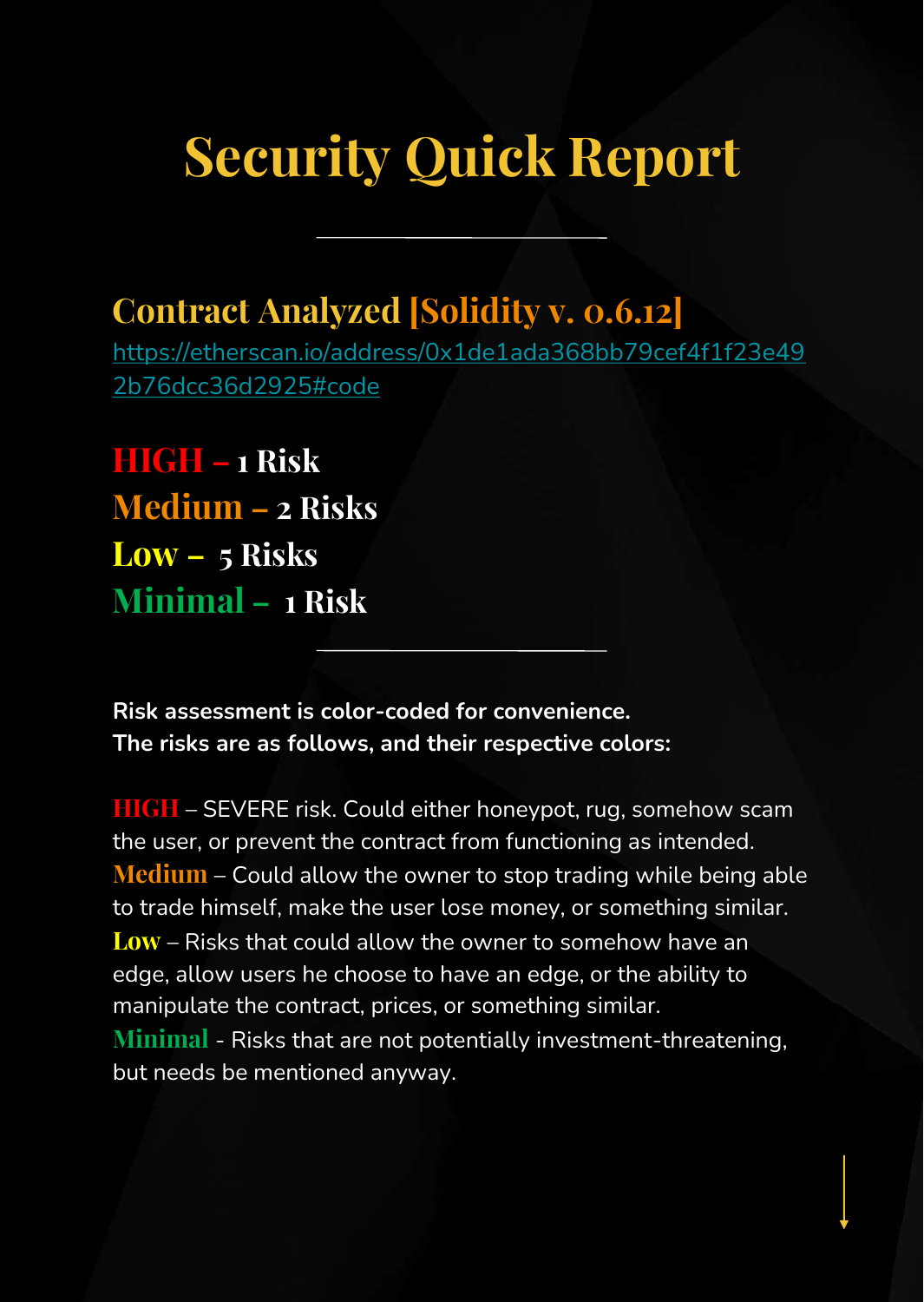# **Security and Code**

### **No Minimums on Maximum Tx [HIGH Risk]**

The owner is able to set the maximum transaction amount to any value, including 0. As the owner can also change these limits freely, this could potentially allow him to turn off trading for everyone save for himself.

### **Blacklist [Medium Risk]**

The owner is able to blacklist any user from trading, without limits. While this is flagged as a MEDIUM risk, if there is trust in the developer this can be ignored. Furthermore, there are two separate blacklists. This could potentially cause confusion. As a note, however, blacklists are somewhat standard on the Ethereum chain.

### **Owner Receives Auto-Liquidity [Medium Risk]**

The owner receives all new liquidity from the auto-liquidity tax. He can then do anything with this liquidity, including unpairing it.

### **Changeable Router and LP Address [Low Risk]**

Both the internal router and LP pair can be changed at any time. If changed to improper addresses, this could potentially break the SwapAndLiquify codeblock. In a situation where this is called during a transfer, this could prevent sells. However, since this would prevent sells for everyone including the owner, this is not rated as a high potential risk.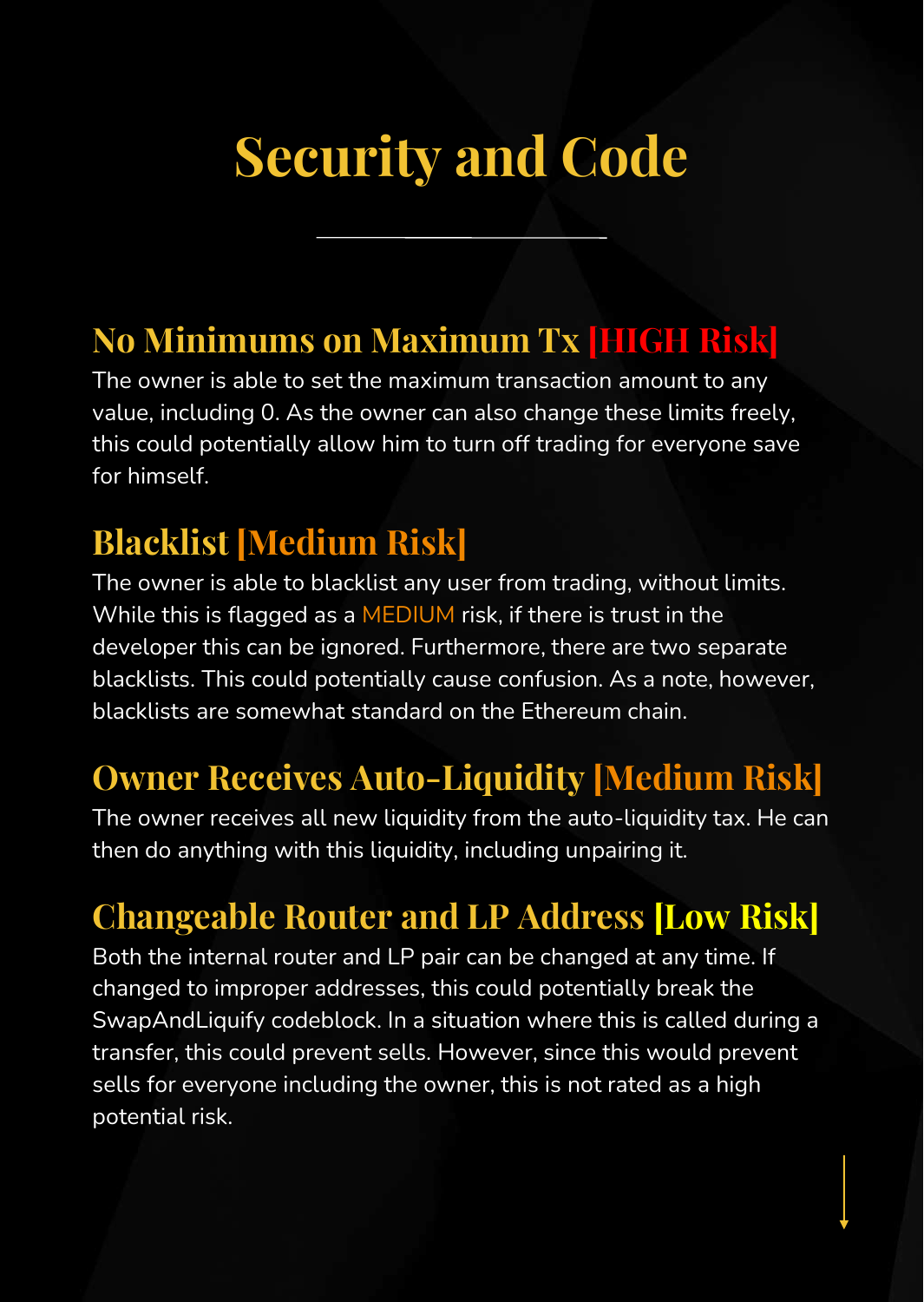# **Security and Code**

#### **LP Pair Not Excluded [Low Risk]**

At time of audit the LP pair is not excluded from rewards. This means every single transaction, a % of the reflection rewards meant for the users instead gets sent to the LP Pair. Since the LP pair tends to have the most tokens at the start of the token, this means it gets most of the reflection reward.

**Because of this, every single transaction drops the price of the token as the Pair gains tokens from reflection.**

#### **Limitless Exclusions [Low Risk]**

The owner is able to set any address to be excluded from fees or rewards at any time.

#### **Sweep [Low Risk]**

There is a "sweep" function in place. This can be called anytime by the owner to send all of the contract's owned ETH to said owner.

### **Improper Tax Code Usage [Low Risk]**

Due to the taxes being stored in two separate variables, if a normal trade occurs, during when taxes are set to 0, and a fee excluded user trades afterwards, the taxes will revert back to their previous values. In a situation where taxes are set to 0 and ownership is renounced, this will forever revert taxes to their previous values.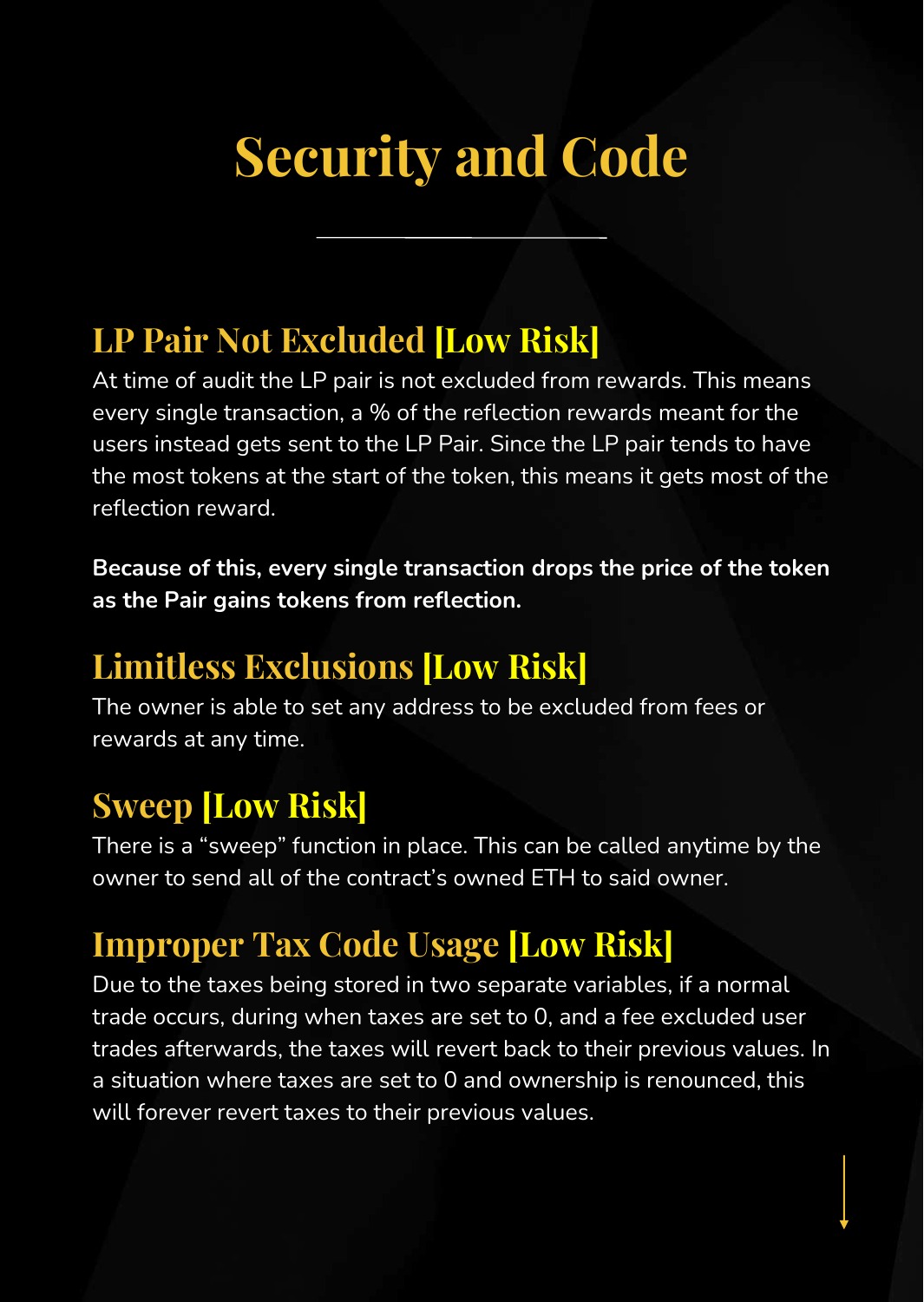# **Security and Code**

### **Poor Optimization [Minimal Risk]**

As this is basically a safemoon fork, the contract is not well optimized. There are four different transfer functions which get called based on exclusions, and two of them are redundant. There is code that takes up extra memory when the math can simply be done internally. The Deliver() function holds no purpose or use. The solidity version is not up to date and is missing critical bugfixes and changes in code that come with version 0.8, including built-in SafeMath. Taxes are claculated in their own separate functions, and getRValues() and getTValues() are poorly written and have overlapping assignments.

Most of these results cause the gas cost to rise needlessly, and the user bears the burden of paying for these gas costs.

### **Needless Initialization [No Risk]**

There are many variables that are initialized, added to, and modified, that have absolutely no bearing on any active functions or methods. The assumption is they are leftovers from an originally forked contract, and the active parts have been removed while the initializations remain. All they serve to do is increase the deployment cost of the contract.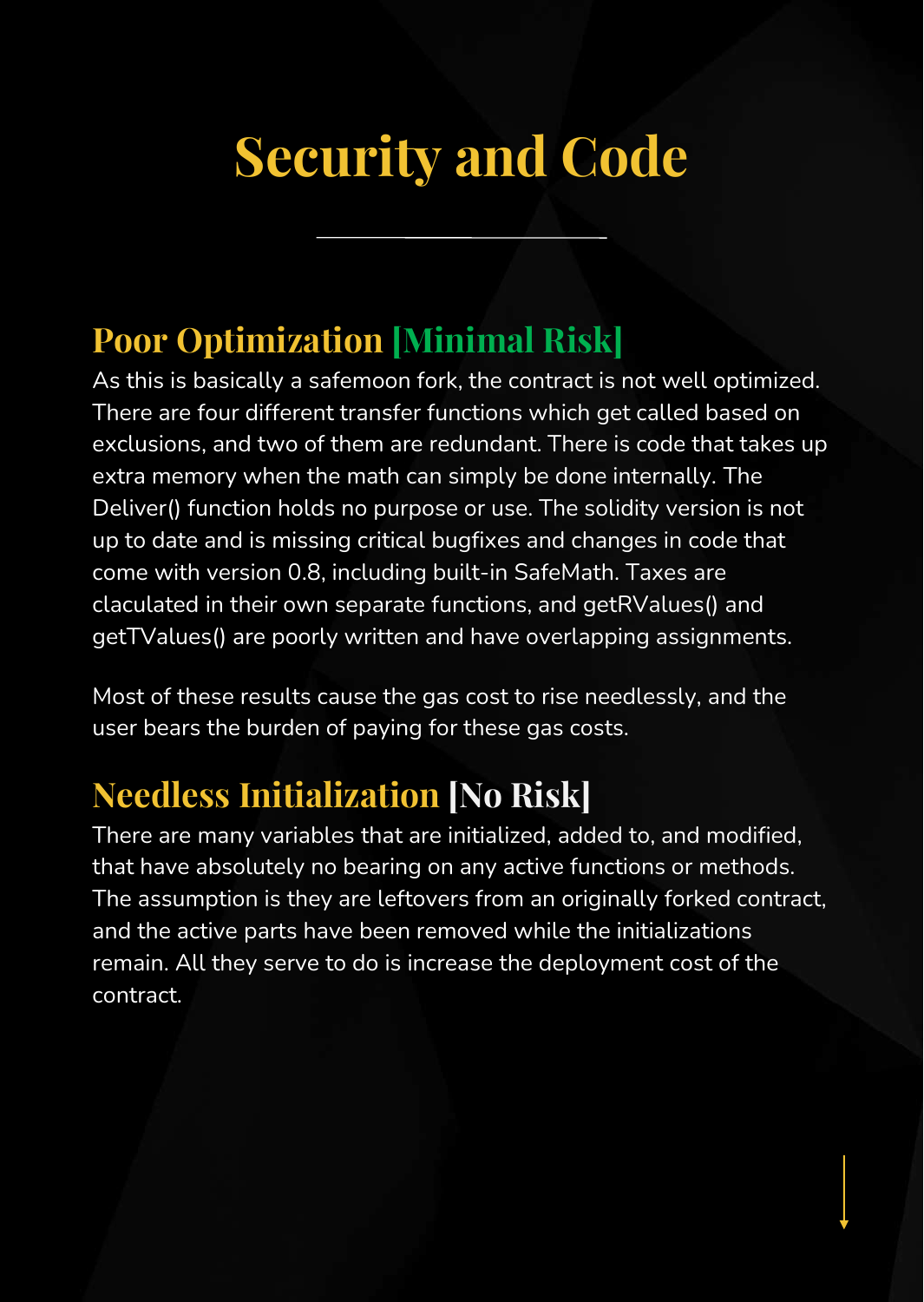## **Notable Features**

#### **30 Second Buy Cooldown**

There is a buy cooldown in place. Users must wait 30 seconds in between buys. This is not a risk as this value is hard coded, but the limit can be shut on or off the by owner.

This shuts off 120 seconds after trading has been active, and cannot be turned back on.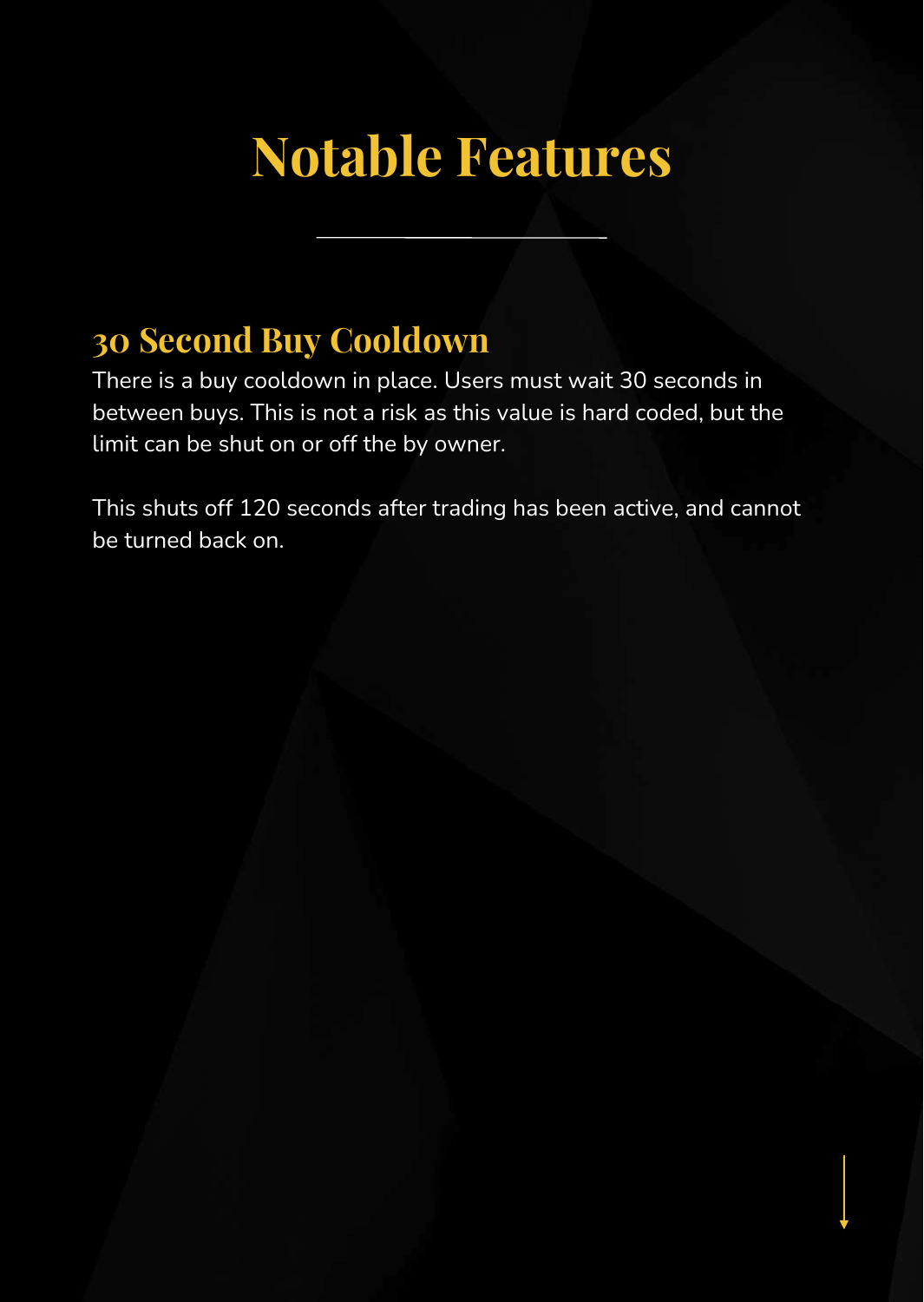# **Closing Notes**

Nothing in this contract is overtly malicious or purposely coded to put users at risk. Most of the risks are average ones that can be found in most contracts, as well as bad optimization and rampant forking. However, they must be listed nonetheless due to the nature of the audit. Please do your own research and ensure you have trust in the project and its team before investing.

Always make sure to always inspect all values and variables.

This includes, but is not limited to:

- Ownership
- Proper Ownership Renouncement (if any)
- **Taxes**
- Transaction/Wallet Limits
- Token Distributions
- **Timelocks**
- Liqudity Locks
- Any other owner-adjustable settings or variables.